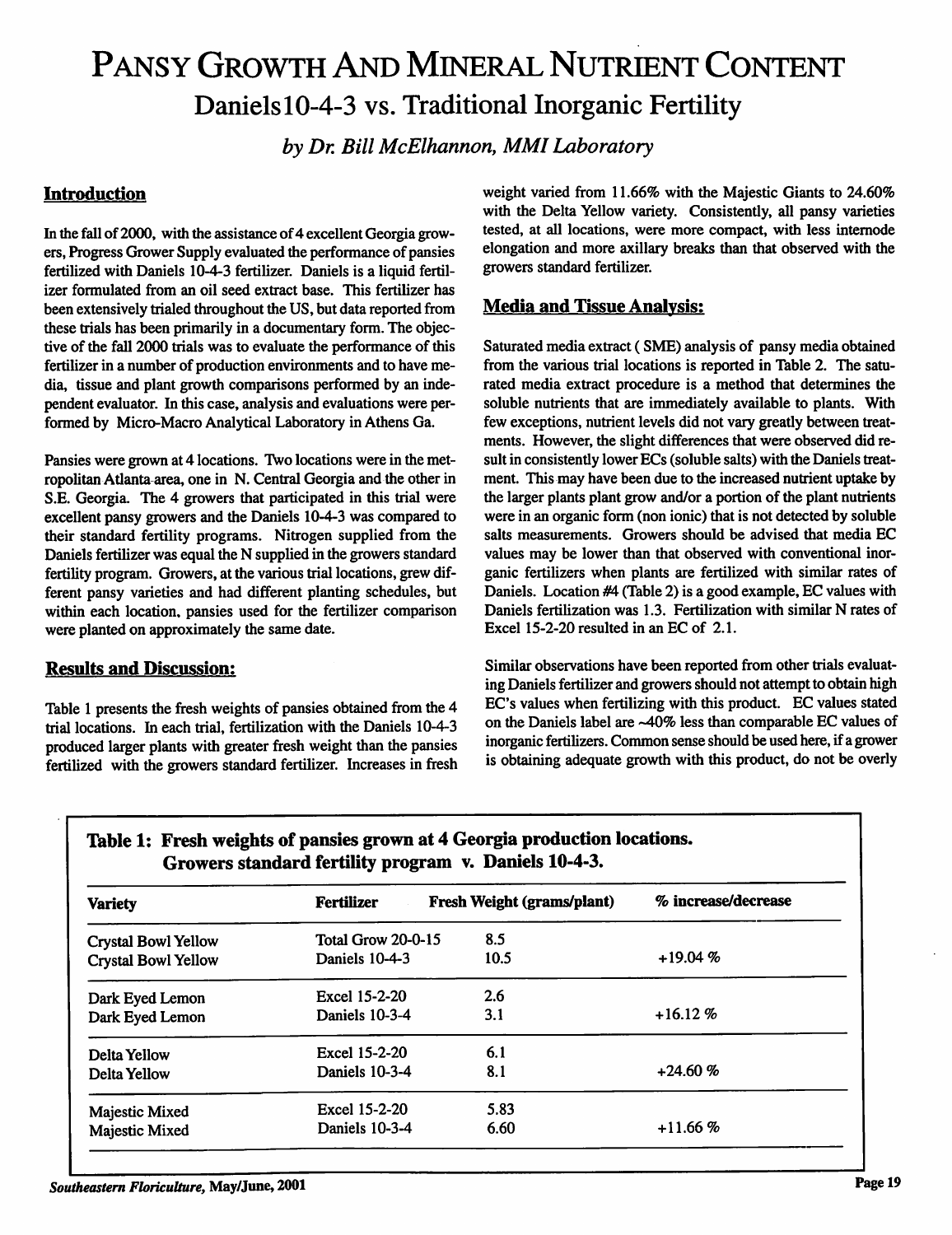concerned if EC values are lower than that observed with similar rates of inorganic fertilizers. In this trial, there were no consistent differences in media pH values when plants were fertilizer with the growers standard fertilizer or Daniels.

With the exception of Iron, results from tissue analysis of pansies (Table 3) fertilized with the grower's standard fertilizer or Daniels 10-4-3 were quite similar. This is surprising because a substantial growth response was observed with the Daniels fertilizer treatments. Increased Iron content of plant tissue has also been reported in turf fertilized with Daniels. The substantial differences in plant growth were probably not due to the increased Iron alone. Pansy plants from all treatments contained sufficient levels of Iron and the shorter internodes and increased axillary breaks observed with pansies receiving Daniels are not consistent with the benefits of elevated Iron.

In addition to mineral nutrients, seed endosperm contains many complex organic compounds that are beneficial to the plant growth. In this authors opinion, the organic fraction (soybean seed extract) of the Daniels fertilizer was a significant contributor to the out standing quality of the pansy plants fertilized with Daniels. Re sults provided in Tables 2 and 3 indicate that the pansy plants absorbed similar levels of nutrients when fertilized with a Daniels

10-4-3, Total Grow 15-0-20 or Excel 15-2-20. The dense, com pact growth of the pansies fertilized with the Daniels, however, may have been due to a mild growth regulator effect due to some unknown chemical in the soybean seed extract.

#### *Conclusions:*

Growth and quality of pansies fertilized with Daniels 10-4-3 fertil izer were consistently superior to all of the inorganic fertilizers tested. At all trial locations, pansies were larger, more compact, contained more axillary breaks and were of better quality than plants grown with conventional fertility. This fertilizer should be a valuable asset in pansy fertility management programs.

| Location        | #1                                 |                     | #2                      |                | #3                      |                | #4                      |         |  |
|-----------------|------------------------------------|---------------------|-------------------------|----------------|-------------------------|----------------|-------------------------|---------|--|
| <b>Nutrient</b> | <b>Total Grow</b><br>$20 - 0 - 15$ | Daniels<br>$10-4-3$ | Excel<br>15-2-20 10-4-3 | <b>Daniels</b> | Excel<br>15-2-20 10-4-3 | Daniels        | Excel<br>15-2-20 10-4-3 | Daniels |  |
|                 |                                    |                     |                         |                | .ppm                    |                |                         |         |  |
| <b>Nitrate</b>  | 54                                 | 57                  | 45                      | 30             | 22                      | 16             | 175                     | 104     |  |
| Ammonium        | 12                                 | 12                  | 5                       | 6              | 3                       | $\overline{2}$ | 23                      | 16      |  |
| Phosphorus      | 2                                  | $\mathbf{1}$        | 3                       | $\overline{2}$ | $\mathbf{2}$            | 4              | 14                      | 6       |  |
| Potassium       | 48                                 | 30                  | 43                      | 33             | 27                      | 10             | 47                      | 71      |  |
| Calcium         | 35                                 | 24                  | 34                      | 30             | 11                      | 9              | 186                     | 118     |  |
| Magnesium       | 35                                 | 20                  | 34                      | 28             | 9                       | 7              | 123                     | 79      |  |
| Iron            | 0.37                               | 0.16                | 0.18                    | 0.17           | 0.02                    | 0.15           | 0.39                    | 0.16    |  |
| Manganese       | 0.19                               | 0.1                 | 0.1                     | 0.1            | 0.1                     | 0.1            | 0.1                     | 0.1     |  |
| <b>Boron</b>    | 0.03                               | 0.02                | 0.06                    | 0.05           | 0.05                    | 0.03           | 0.10                    | 0.11    |  |
| Copper          | 0.07                               | 0.05                | 0.04                    | 0.03           | 0.01                    | 0.03           | 0.01                    | 0.04    |  |
| Zinc            | 0.59                               | 0.28                | 0.29                    | 0.27           | 0.11                    | 0.17           | 0.03                    | 0.17    |  |
| Molybdenum      | 0.01                               | 0.01                | 0.03                    | 0.01           | 0.01                    | 0.01           | 0.01                    | 0.01    |  |
| Sodium          | 30                                 | 22                  | 3528                    | 13             | 13                      | 49             | 66                      |         |  |
| Aluminum        | 0.01                               | 0.02                | 0.24                    | 0.20           | 0.06                    | 0.02           | 0.35                    | 0.24    |  |
| pH              | 6.2                                | 6.2                 | 6.05.9                  | 6.4            | 6.2                     | 5.7            | 5.3                     |         |  |
| $EC$ ( $dS/m$ ) | 0.8                                | 0.5                 | 0.7                     | 0.6            | 0.3                     | 0.2            | 2.1                     | 1.3     |  |

#### *Table 2: Mineral nutrient analysis of pansymediaobtained from 4 different growing locations. The growers standard fertility program compared to Daniel's 10-4-3 fertilizer.*